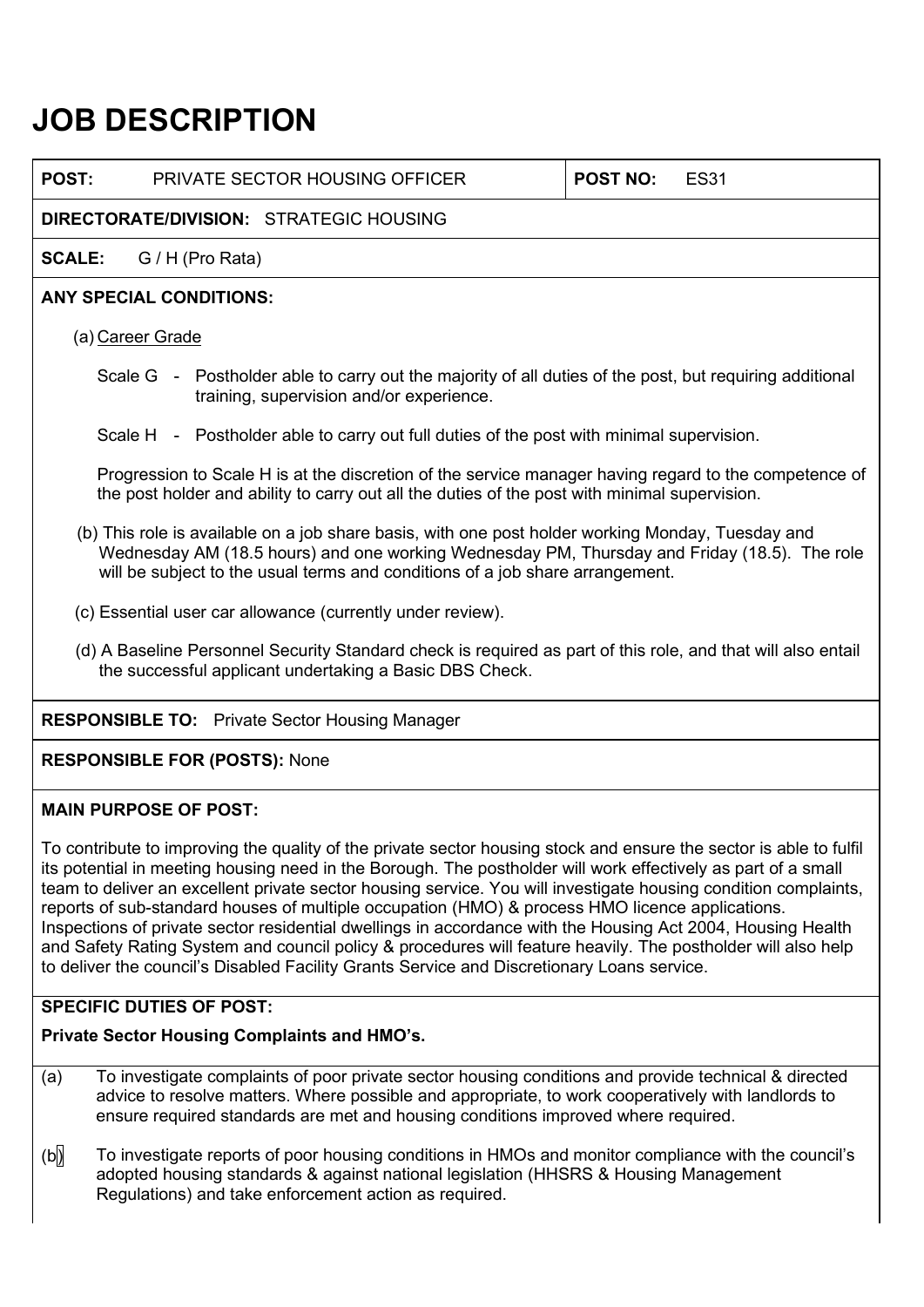- (c) To carry out property surveys and inspections, make assessments under the Housing Health & Safety Rating System and prepare schedules of work where necessary.
- (d) To implement the requirements of the Housing Act 2004 in respect of the Mandatory Licensing Scheme within the Borough. To maintain the Register of Licensed HMOs available for public access & to maintain records of all licenced HMOs and appropriate casework within our current IT system (Uniform).
- (e) To take informal & formal enforcement action as required to remedy instances of disrepair and non compliance with required standards. Such action may include the service of Notices, preparation of statements, case files and tribunal appearances, all in compliance with Councils Enforcement Policy and in consultation with the Council's Legal Services Division.
- (f) To signpost landlords & tenants to relevant internal and external services over matters arising from your investigations and casework.
- (g) To record & maintain all casework within our current IT system (Uniform) to ensure that appropriate officers have access to up to date case history and details of the most recent action taken.

#### **Disabled Facility Grants & Housing Renewal Assistance**

- (h) To work within our small team delivering the Council's Disabled Facility Grants service in accordance with national legislation and adopted local guidance.
- (i) To complete financial means tests to assess eligibility, undertake home surveys, draft specifications and obtain grant approval of the Occupational Therapist recommended work. Ensuring the adaptations are completed to the satisfaction of both the customer and the council before the final grant payment is released to the contractors.
- (j) To deliver the Councils' Discretionary Repair & Renovation Loans service in accordance with council policy and procedures. Including assessing applications in accordance with the service eligibility criteria, undertaking home surveys, drafting specifications and obtaining formal approval of grants / loans to enable the work to go ahead.
- (k) To carry out inspections of the work to ensure they are completed to the customers and councils' satisfaction prior to the release of funds.

#### **Empty Homes**

- (l) To investigate reports of empty homes within the town and to take appropriate action wherever possible to bring the property back into use.
- (l) To complete inspections (HHSRS) of empty properties in consultation with owners to identify any shortfall in standards and to provide advice on the options available to improve the property. To both signpost owners to, and facilitate contact with the Crawley Deposit Service or external organisations who may be able to help bring the property back into use
- (k) To discuss cases with internal and external partners to assess all options before deciding on the most appropriate action in consultation with the Private Sector Housing Manager and Legal Department.
- (l) To maintain records of empty homes within our current IT system (Uniform) recording all relevant casework, actions taken and dates when the properties are returned back into use.

**General**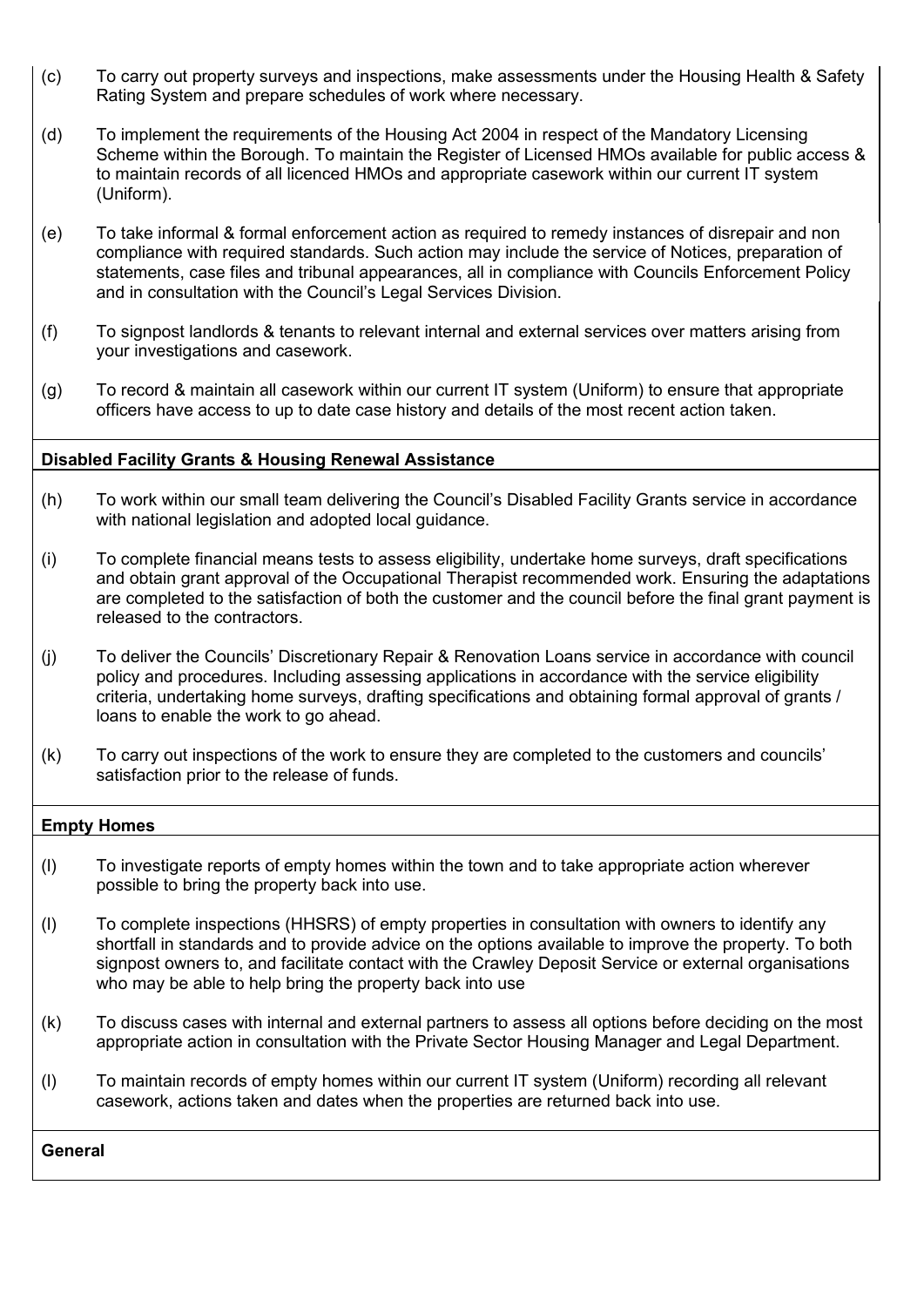- (m) To represent the Council at appropriate regional forums & group meetings.
- (n) To work closely with the wider Housing Options team in the inspection of properties reported as being in sub-standard condition or provided by landlords for inclusion in the Crawley Deposit Service (CDS).
- (o) In conjunction with the Crawley Deposit Service Officers, provide advice and assistance to landlords tenanting their properties through the CDS Scheme on their obligations and responsibilities in their capacity as a landlord.
- (p) To contribute to the delivery and implementation of Private Sector Housing Strategies and service improvements.
- (q) To provide cross team cover during times of heavy workloads, absence and sickness in respect of all areas of the Private Sector Housing service.
- (r) To ensure accurate information is recorded and monitored to enable Private Sector Housing returns to be made on time to internal customers, DCLG and other bodies.
- (s) To carry out such other duties as the Head of Strategic Housing & Planning Services may require from time to time.
- (t) To carry out all duties in accordance with relevant legislation, Council policies, procedures and standards
- (u) To actively promote the Council's Corporate Equality Statement and demonstrate the standard of conduct which prevents discrimination taking place.
- (v) To ensure full compliance with the Health and Safety at Work Act 1974, the Council's Health and Safety Policies and Procedures and all locally agreed safe methods of work.
- (w) To share the council's commitment to safeguarding and promoting the welfare of children, young people and adults at risk as outlined in the CBC Safeguarding Policy.
- (x) To ensure that all duties are carried out in compliance with both environmental legislation and a commitment to the Council's Environment Policy.

NOTE: The duties listed are in general terms only and detailed variation in job content may be expected to occur.

AMENDMENT DATE: 27/04/22/CM

**POSTHOLDER'S SIGNATURE:**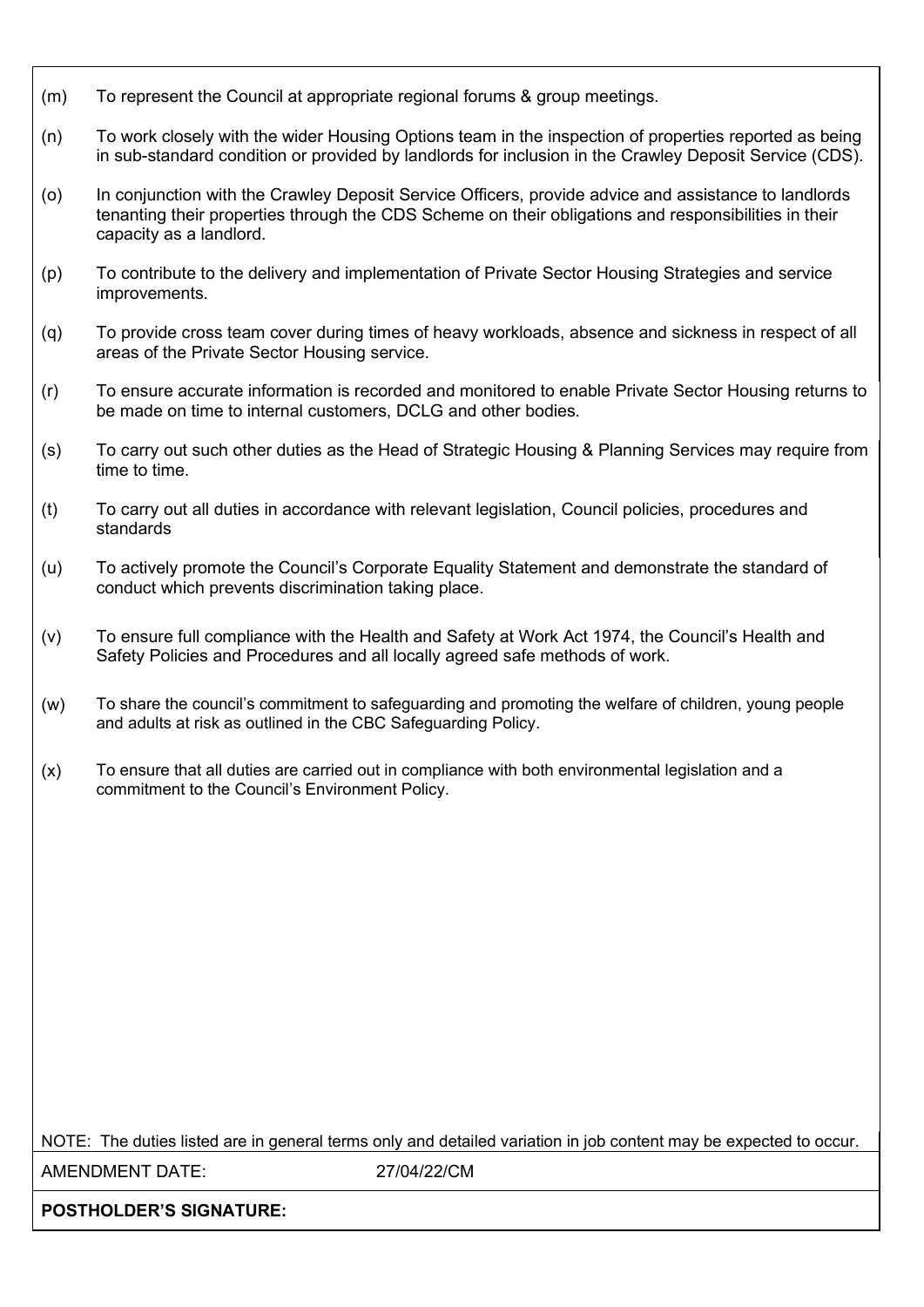### **CANDIDATE SPECIFICATION (This is for information only and should be retained by the applicant)**

POST: PRIVATE SECTOR HOUSING OFFICER POST NO: ES31

|                                                | SPECIFICATION                                                                                                                                                                                                                                                                                                                                                                                            |                                                                                                                                                                                                                                                                                                                                                                                                                              |  |
|------------------------------------------------|----------------------------------------------------------------------------------------------------------------------------------------------------------------------------------------------------------------------------------------------------------------------------------------------------------------------------------------------------------------------------------------------------------|------------------------------------------------------------------------------------------------------------------------------------------------------------------------------------------------------------------------------------------------------------------------------------------------------------------------------------------------------------------------------------------------------------------------------|--|
| <b>CHARACTERISTIC</b>                          | <b>ESSENTIAL CRITERIA</b>                                                                                                                                                                                                                                                                                                                                                                                | <b>DESIRABLE CRITERIA</b>                                                                                                                                                                                                                                                                                                                                                                                                    |  |
| SKILLS/ABILITIES                               | The ability to:<br>Organise/Prioritise workloads<br>Excellent verbal & written<br>communication skills<br>Work well and effectively under<br>pressure<br>Be understanding and diplomatic<br>Computer literate - especially<br>$\bullet$<br>Microsoft Office programmes,<br>excel spreadsheets<br>Analyse technical and financial<br>information                                                          | Working knowledge of Uniform<br>software package<br>Experience of writing building<br>specifications for the purpose of<br>obtaining quotes.                                                                                                                                                                                                                                                                                 |  |
| <b>KNOWLEDGE</b>                               | Good working knowledge of the<br>Housing Act 2004 and the Housing<br>Health and Safety Rating System.<br>Practical knowledge of building<br>construction & maintenance.<br>Working knowledge of Mandatory<br>HMO Licensing scheme and HMO<br><b>Management Regulations</b><br><b>Awareness of Disabled Facilities</b><br>Grants, eligibility criteria regarding<br>the applicant & grant eligible works. | Extensive knowledge of all Parts of<br>the Housing Act 2004 & the<br>enforcement options available.<br>Extensive knowledge of the<br>legislative requirements regarding<br>HMO <sub>s</sub><br>Working knowledge of<br>landlord/tenant issues and private<br>sector housing legislation<br>Extensive knowledge of the Disabled<br>Facilities Grants & Housing Grants,<br><b>Construction &amp; Regeneration Act</b><br>1996. |  |
| <b>QUALIFICATION AND</b><br><b>TRAINING</b>    | Good standard of education<br>including English language &<br>mathematics.                                                                                                                                                                                                                                                                                                                               | Relevant Degree, Member of the<br><b>Chartered Institute of Environmental</b><br>Health, RICS or CIOH.                                                                                                                                                                                                                                                                                                                       |  |
| <b>VERIFICATION WILL BE</b><br><b>REQUIRED</b> | Full driving licence                                                                                                                                                                                                                                                                                                                                                                                     |                                                                                                                                                                                                                                                                                                                                                                                                                              |  |